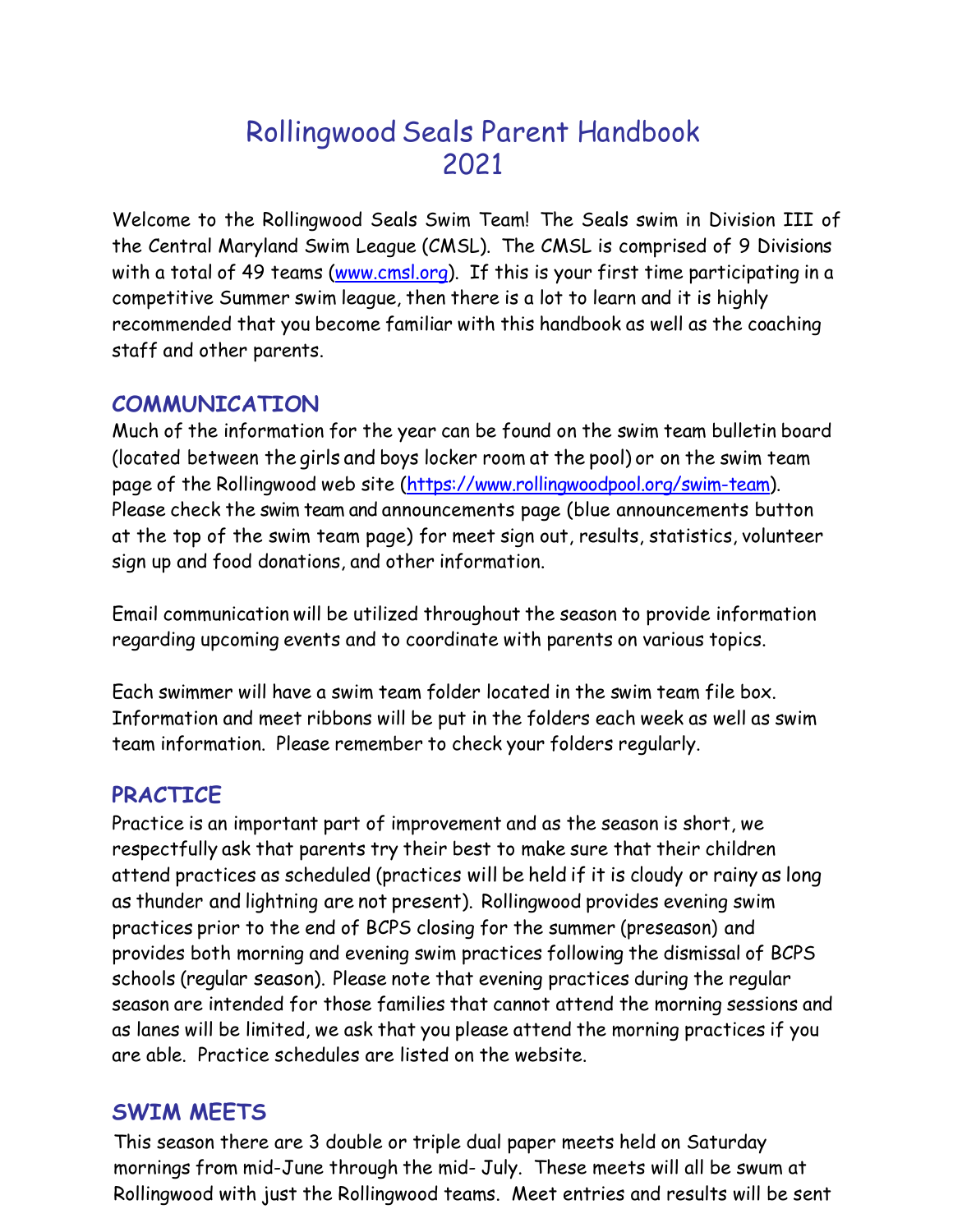to the meet host to score the meet. Each swimmer may only swim in 3 events including a relay.

#### Age Groups

The eligibility of a swimmer to compete in an age group is determined by that child's age on May  $30<sup>th</sup>$  of the current season. It is very important that children attend the appropriate practice for their age group. The Coaching Staff works with each age group to not only build swimming skills but to also guide the swimmers for their age appropriate events.

#### 2021 Meet Schedule

The meet schedule is posted on the swim team page of the website.

## Dual Meet Duration/Arrival Times

We anticipate that this year's swim meets will run about 3 hours. Swimmers should be at the pool by  $7:40$  am.

Swimmers are to check in with the coaches upon arrival.

## Meet Sign Out

Any swimmer unable to attend a meet should sign out no later than the Tuesday before the meet. An electronic sign out sheet is posted on the swim team announcements page of the website. Lineups need to be submitted to the host teams by noon on Friday so coaches need to know who will be in attendance in order to properly strategize and increase the team's chance of scoring well at the meet.

## Order of Events for Summer Swim

The following table depicts the order of events for CMSL. This order of events is used for dual meets as well as the Straehle and Division Championship meets.

1. Girl 9-10 100 I.M. 2. Boy 9-10 100 I.M. 3. Girl 11-12 100 I.M. 4. Boy 11-12 100 I.M. 5. Girl 13-14 100 I.M. 6. Boy 13-14 100 I.M. 7. Girl 15& Over 100 I.M. 8. Boy 15& Over 100 I.M. 9. Girl 6&U 25 Free 29. Girl 13-14 50 Back 49. Girl 13-14 50 Breast 10. Boy 6&U 25 Free 11. Girl 8&U 25 Free 12. Boy 8&U 25 Free 13. Girl 9-10 50 Free

21. Girl 6&U 25 Back 22. Boy 6&U 25 Back 23. Girl 8&U 25 Back 24. Boy 8&U 25 Back 25. Girl 9-10 25 Back 26. Boy 9-10 25 Back 27. Girl 11-12 50 Back 28. Boy 11-12 50 Back 30. Boy 13-14 50 Back 31. Girl 15& Over 50 Back 32. Boy 15& Over 50 Back 33. Girl 8&U 25 Fly

41. Girl 15& Over 50 Fly 42. Boy 15& Over 50 Fly 43. Girl 8&U 25 Breast 44. Boy 8&U 25 Breast 45. Girl 9-10 25 Breast 46. Boy 9-10 25 Breast 47. Girl 11-12 50 Breast 48. Boy 11-12 50 Breast 50. Boy 13-14 50 Breast 51. Girl 15& Over 50 Breast 52. Boy 15& Over 50 Breast 53. Mixed 6&U 100 F.R.\*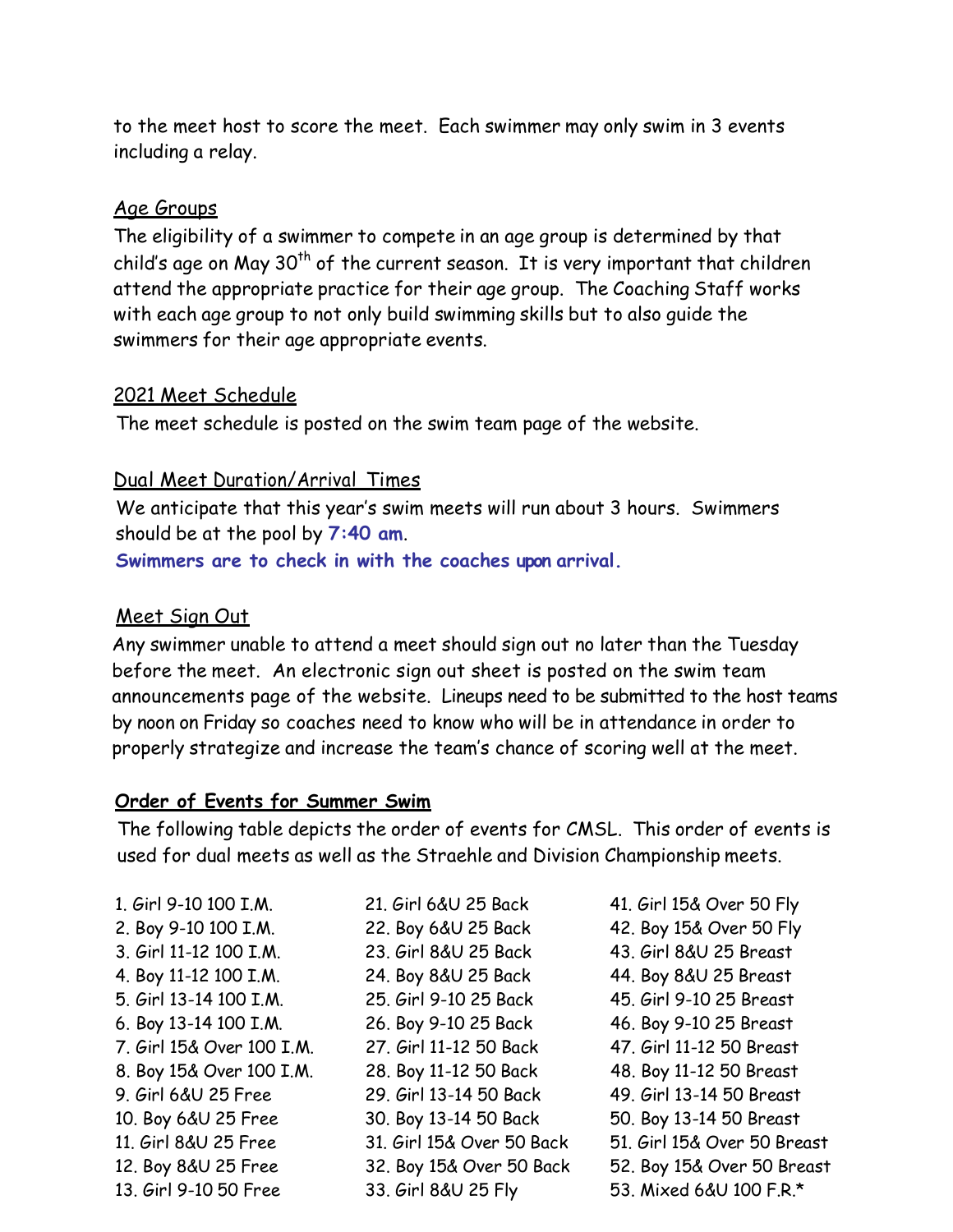| 14. Boy 9-10 50 Free         | 34. Boy 8&U 25 Fly    | 54. Mixed 8&U 100 F.R.* |
|------------------------------|-----------------------|-------------------------|
| 15. Girl 11-12 50 Free       | 35. Girl 9-10 25 Fly  | 55. Girl 9-10 200 F.R.  |
| 16. Boy 11-12 50 Free        | 36. Boy 9-10 25 Fly   | 56. Boy 9-10 200 F.R.   |
| 17. Girl 13-14 100 Free      | 37. Girl 11-12 50 Fly | 57. Girl 11-12 200 F.R. |
| 18. Boy 13-14 100 Free       | 38. Boy 11-12 50 Fly  | 58. Boy 11-12 200 F.R.  |
| 19. Girl 15& Over 100 Free   | 39. Girl 13-14 50 Fly | 59. Girl 13-14 200 F.R. |
| 20. Boy 15& Over 100 Free    | 40. Boy 13-14 50 Fly  | 60. Boy 13-14 200 F.R.  |
| 61. Mixed 15& Over 200 F.R.* |                       |                         |

\* Free Relay: Mixed relays require two (2) boys and two (2) girls.

## Lineups (How do I know what I am swimming)

Swimmers will be placed into a final lineup by noon on the Friday prior to the meet. The meet program and entries by swimmer name will distributed by email sometime Friday (could be later in the afternoon/evening). Please make sure your swimmers know their events so that they do not miss them.

## Seeding and Heats

Seeding is a process where all of the swimmers for an event are grouped into heats, based on the number of lanes in the pool (For example if there are 35 swimmers in the boys 9-10 backstroke and the meet is swum at a 6 lane pool, there will be 6 heats). Lane sheets will be printed after the seeding is complete and will be used to run the meet. Swimmers are responsible for knowing their events. There are parent volunteers that will let swimmers know what event is lining up (getting ready) and that can help with the 6&Under and 8&Under swimmers. Heats are swum from slowest to fastest. The meet program, distributed on Fridays, will include the event, heat, and lane assignments.

## Clerk of Course

There will be a clerk of course for all meets. The clerk is usually stationed somewhere around the starting area and the purpose is to line up swimmers by event, heat, and lane so that the meet runs smoothly. The clerk usually lines up approximately 6 additional heats behind the heat that is swimming.

## When is my Event

During the meet the announcer will call out the events and instruct swimmers to report to the clerk of course. It is the responsibility of the swimmer and the parent to know their events and what events are lining up. Swimmers should go to the clerk of course at least 3 events prior to their event to be lined up. For swimmers eight years and under, a parent or coach will announce that the kids are to report to the clerk of course. Due to the large number of eight and under swimmers, this may be about 7 or 8 events prior. It is not the responsibility of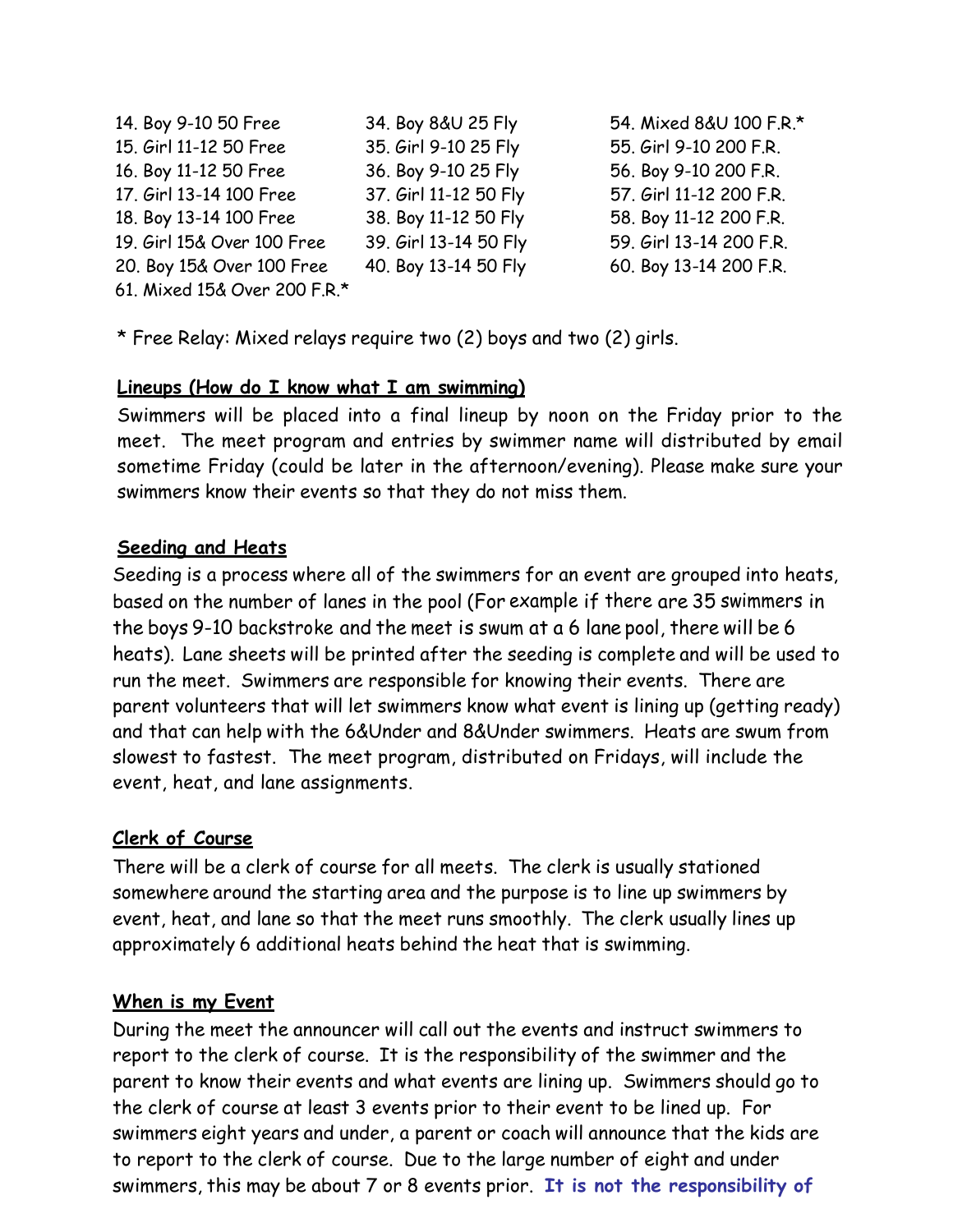the clerk of course or other parents to find your children and line them up. So, please pay attention and help your child get to their event in time so that your child does not miss their swims.

## TEAM EVENTS

#### Team Pictures

Team pictures are scheduled for July 17. We will gather for the picture at 7:30am so please try to make sure your swimmer is there on time. The picture will be available for download from the website.

#### Fundraisers

In a normal season, the team will host several fundraisers during the course of the season in order to subsidize the program registration fee. For the 2021 season fundraising will be limited to the 50/50 raffles at the swim meets and a potential pit beef fundraiser later in Aug (COVID permitting).

## PARENT RESPONSIBILITIES

The swim team is a TOTAL volunteer effort. We require participation of EVERY PARENT to help the season run smoothly. It would be greatly appreciated if a parent from each family could work at least  $\frac{1}{2}$  of each meet.

Whether you are new to competitive swimming or have years of experience, please know that the Rollingwood Swim Team wants to make this summer experience good for all who participate, and we will do our best to help everyone find the job that best suits them. There is always an experienced parent that is willing to help the new families! Just let us know! We want your help!!

#### Job Opportunities

CLERK OF COURSE: The clerk of course lines up both swimmers by heat and lanes.

ANNOUNCER: This is the person who announces the events at home meets.

CONCESSION STAND: For 2021, the Seals will run limited concessions (no grill). Volunteers are needed to work the concession stand (2 shifts). Requests for food donations are coordinated via the online volunteer sign up.

HEAT WINNER AWARDS: At all home meets, prizes are given to the winner of each heat. Two volunteers are needed for this post to work  $\frac{1}{2}$  of the meet.

RAFFLE TICKETS: We will sell 50/50 raffle tickets at each home meet. We need 2 volunteers to work 1/2 of each meet to walk around and sell the tickets.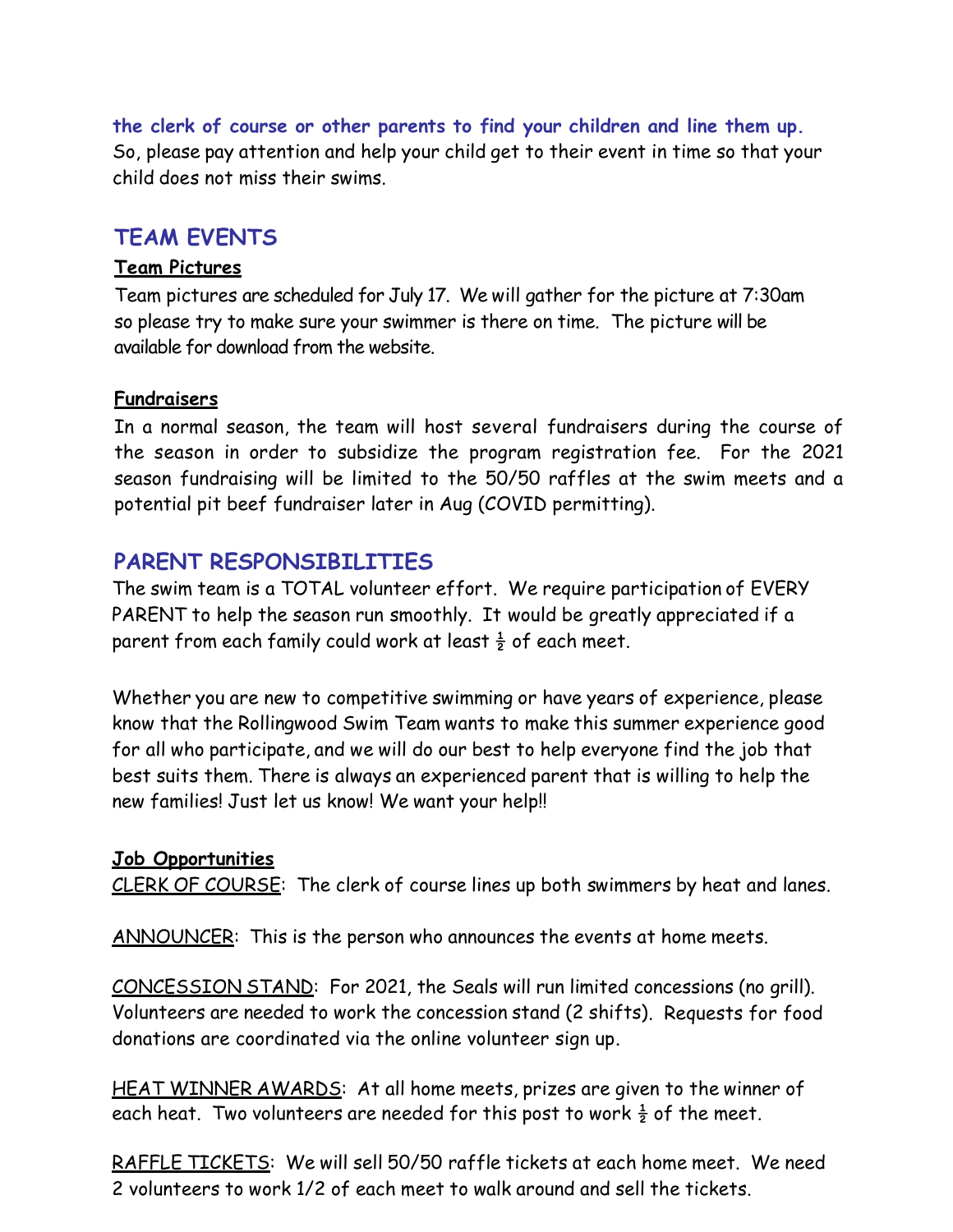TABLE WORKERS: There are various positions available at the scorer's table during each meet. Table workers record the meet results and keep the score.

TIMERS: Timing is fun and you are where the action is. For 2021, we need 18 timers for each half of the meet. No experience is needed and provides a great way to become familiar with the swimmers and meet cool parents.

RUNNERS: Person who collects the swimmer's cards from the timers and deliver them to the scorer's table after each event.

STROKE AND TURN JUDGES: At each meet, we must provide at least one stroke and turn judge. Stroke and Turn judges need to be CMSL certified. CMSL requires a short online training to meet the certification requirement. YMCA or USA Swimming certification will meet the requirements of CMSL certification.

SET-UP: We need volunteers to get our pool ready for our home meets. Some set up is completed Friday evening prior to closing. Some help is also needed early in the morning on meet days - around 7am so if you can arrive early, feel free to ask what help is needed.

CLEAN UP: After each home meet, we need everyone to pitch in and help make the pool presentable for our members.

While these jobs may seem overwhelming at first glance, lots of people are there to help; it is really fun and rewarding to be part of the team. Without your help we would not be able to run the swim meets!!!

WE THANK YOU AHEAD OF TIME FOR YOUR HELP IN THESE AREAS.